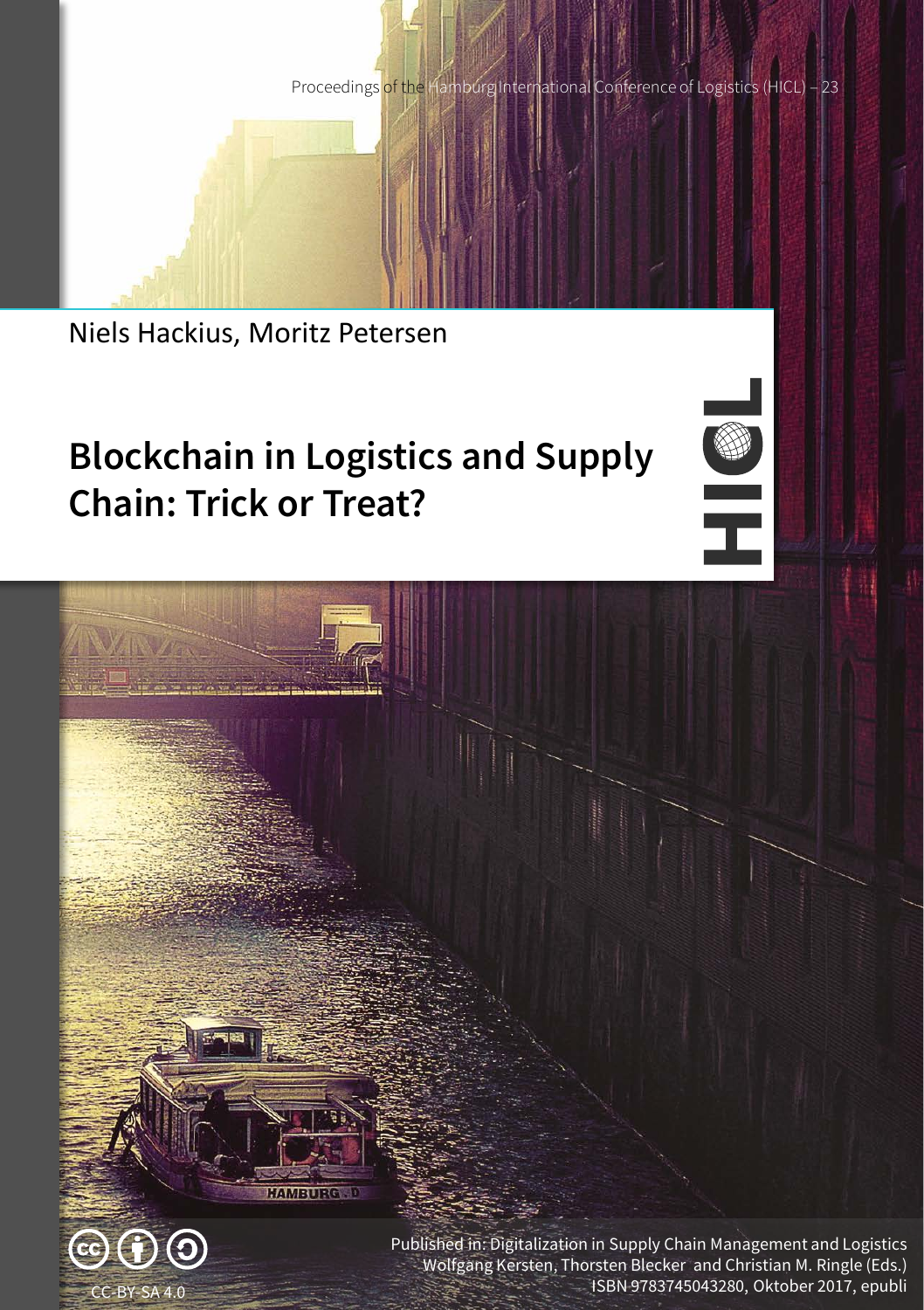## Blockchain in Logistics and Supply Chain: Trick or Treat?

Niels Hackius<sup>1</sup>, Moritz Petersen<sup>2</sup>

- 1 Hamburg University of Technology
- 2 Kühne Logistics University

Blockchain is an emergent technology concept that enables the decentralized and immutable storage of verified data. Over the last few years, it has increasingly attracted the attention of different industries. Especially in Fintech, Blockchain is hyped as the silver bullet that might overthrow today's payment handling. Slowly, the logistics and supply chain management community realizes how profoundly Blockchain could affect their industry. To shed light on this emerging field, we conducted an online survey and asked logistics professionals for their opinion on use case exemplars, barriers, facilitators, and the general prospects of Blockchain in logistics and supply chain management. We found most of our participants are fairly positive about this new technology and the benefits it offers. However, factors like the hierarchical level, Blockchain experiences, and the industry sector have a significant impact on the participants' evaluation. We reason that the benefits over existing IT solutions must be carved out more carefully and use cases must be further explored to get a rather conservative industry, like logistics, more excited about Blockchain.

**Keywords:** Blockchain; Logistics; Supply Chain Management; Use Cases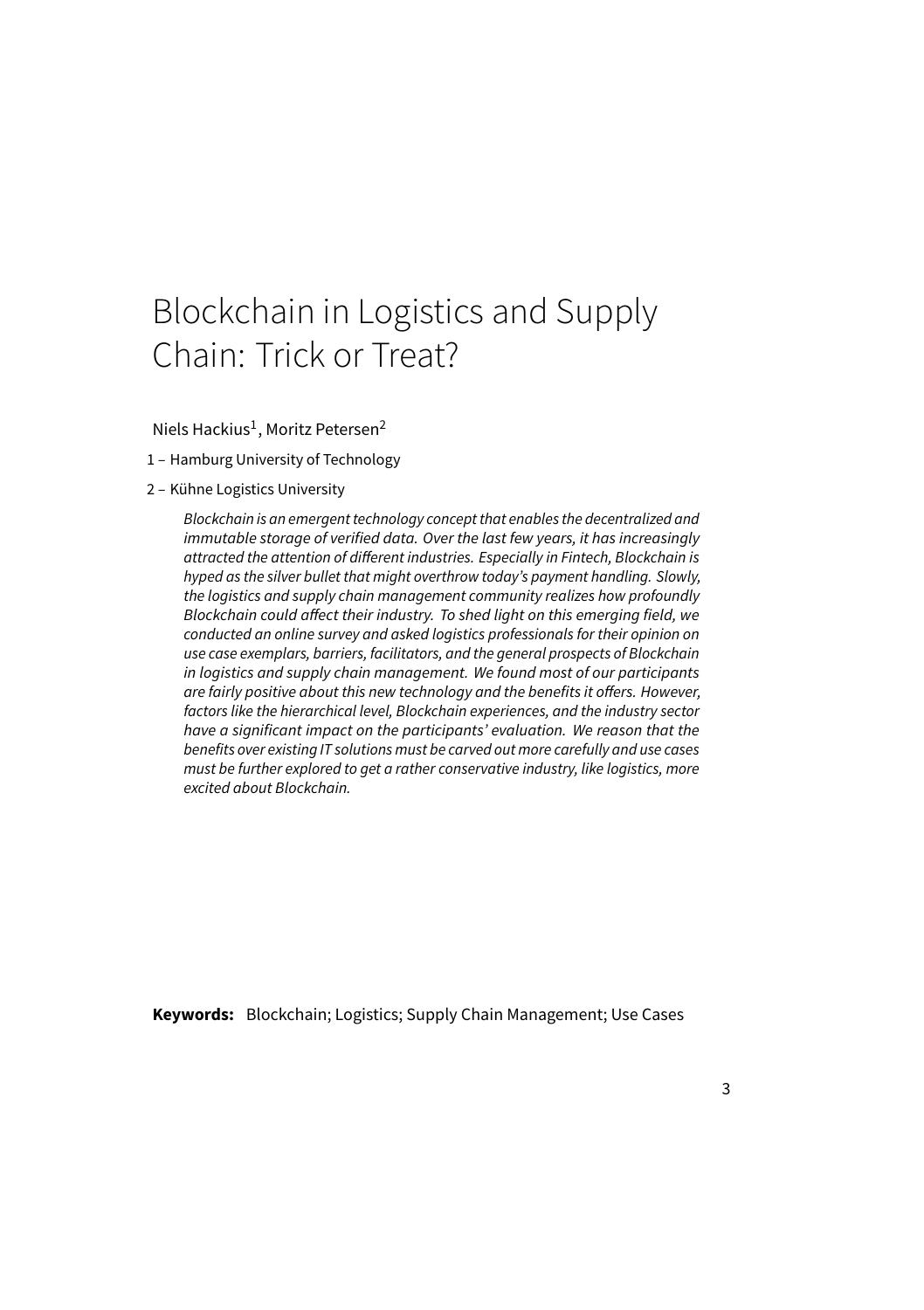## 1 Introduction

Blockchain is everywhere. Invented by Satoshi Nakamoto, one or more mysterious individuals unmasked until today, it has been more of an insider's tip for the longest part of its existence. It became known to a larger audience in September 2015: nine financial companies – Goldman Sachs, Barclays, J.P. Morgan, and others – joined forces to build a new Blockchain-based infrastructure for financial services (Underwood 2016). By then, Blockchain had become the latest hype in Fintech, with almost daily announcements of new startups and corporate projects. It took longer until the logistics and supply chain management (SCM) community caught on and slowly realized the impact Blockchain might have on their industry. One major promise of Blockchain is to create transparency – every member of the network has access to the same data, providing a single point of truth (Tapscott & Tapscott 2016). Supply chain transparency is one of the most important and hardest to achieve improvement areas for logistics and SCM (Abeyratne & Monfared 2016). It comes as no surprise that some logistics experts consider Blockchain to offer "enormous potential" (O'Marah 2017), to be a "much-needed platform for economic renewal" (Casey & Wong 2017), and to "transform the supply chain and disrupt the way we produce, market, purchase and consume our goods" (Dickson 2016). Taken together, Blockchain might be nothing less than the "holy grail" (Popper & Lohr 2017). However, as it often is the case with emerging technology, the hype around Blockchain seems primarily driven by technology providers, consultants, and journalists. Logistics operators – especially small and medium-sized companies – declare to have little knowledge about Blockchain (Kersten et al. 2017). This can be explained through the novelty of the technology but also through the lack of convincing use cases that clearly show Blockchain's benefit over existing IT solutions. Logistics and SCM research on Blockchain is still in its infancy (Zhao et al. 2016) and ought to look into possible applications (Yli-Huumo et al. 2016).

The research questions for this paper emerge: "What might be suitable applications for Blockchain technology in logistics and SCM?" and "Should Blockchain in logistics and SCM be considered a treat or rather a trick?" The remainder of the paper is structured as follows: First, we summarize the basic features of Blockchain. Then, we introduce four use case exemplars explored in theory and practice. Subsequently, we present the findings of an international survey we conducted within the logistics industry to look into the prospects of the four use cases and expectations and apprehensions towards Blockchain. We conclude by discussing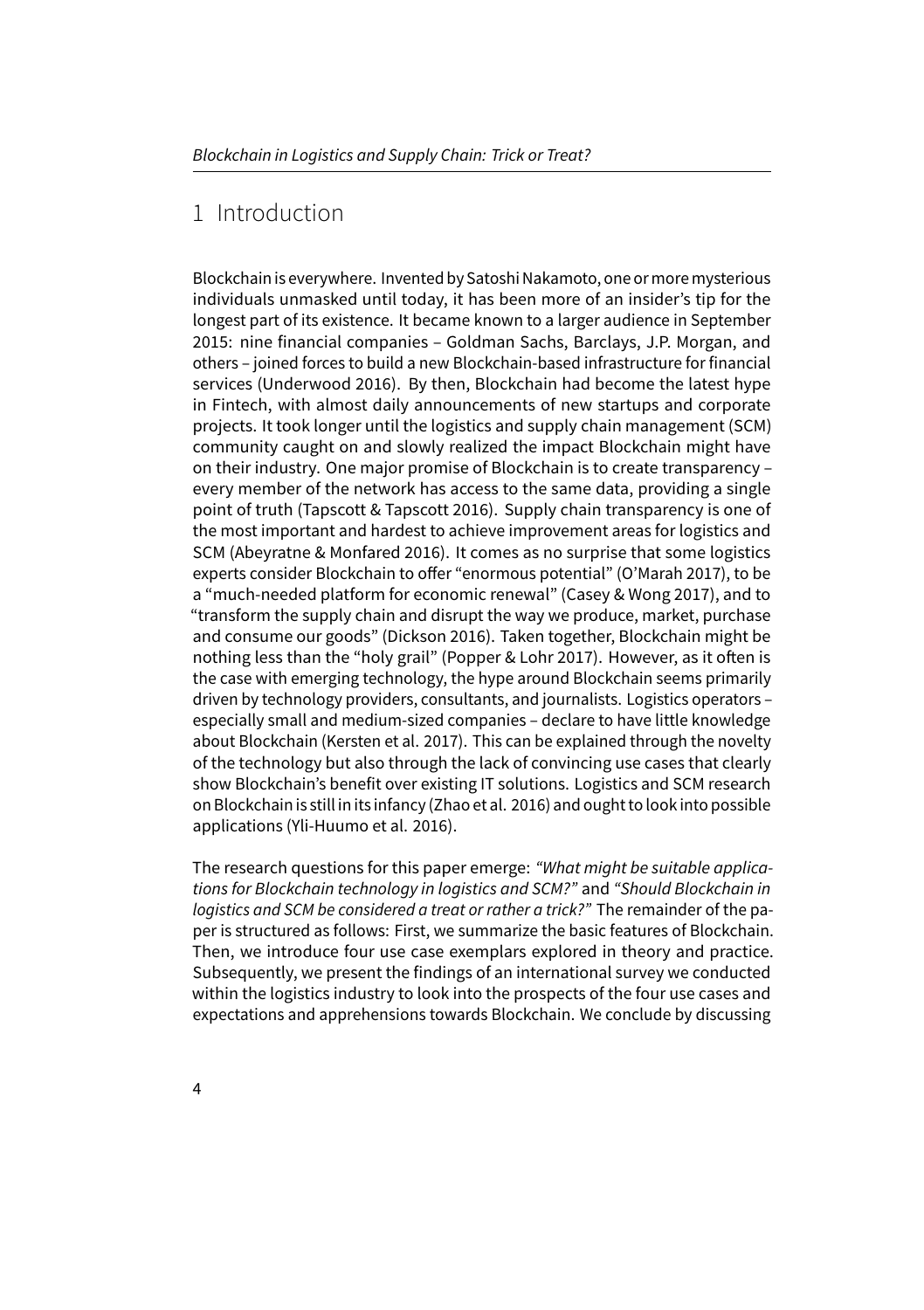the findings and daring a prognosis on the future of Blockchain in the logistics industry.

## 2 Basics of Blockchain

The Blockchain is a distributed digital ledger of transactions that cannot be tampered with due to the use of cryptographic methods (Pilkington 2016). This short explanation includes the three most important properties of a Blockchain: decentralized, verified, and immutable (see Figure 1). (1) It is decentralized because the network is entirely run by its members, without relying on a central authority or centralized infrastructure that established trust. To add a transaction to the ledger, the transaction must be shared within the Blockchain's peer-2-peer network. All members keep their own local copy of the ledger. (2) It is verified because the members sign the transactions using public-private-key cryptography before sharing them with the network. Therefore, only the owner of the private key can initiate them. However, the members can stay anonymous because the keys are not linked to real-world identities. (3) It is immutable through its consensus algorithm: One or more transactions are grouped together to form a new block. All members of the network can verify the transactions in the block. If no consensus on the validity of the new block is reached, the block is rejected. Likewise, if consensus exists that the transactions in the block are valid, the block is added to the chain. A cryptographic hash is generated for each block. Each block not only holds transaction records but also the hash of the previous block. This creates a block interdependency linking up to a chain – the Blockchain. Altering a



Figure 1: Basic Properties of Blockchain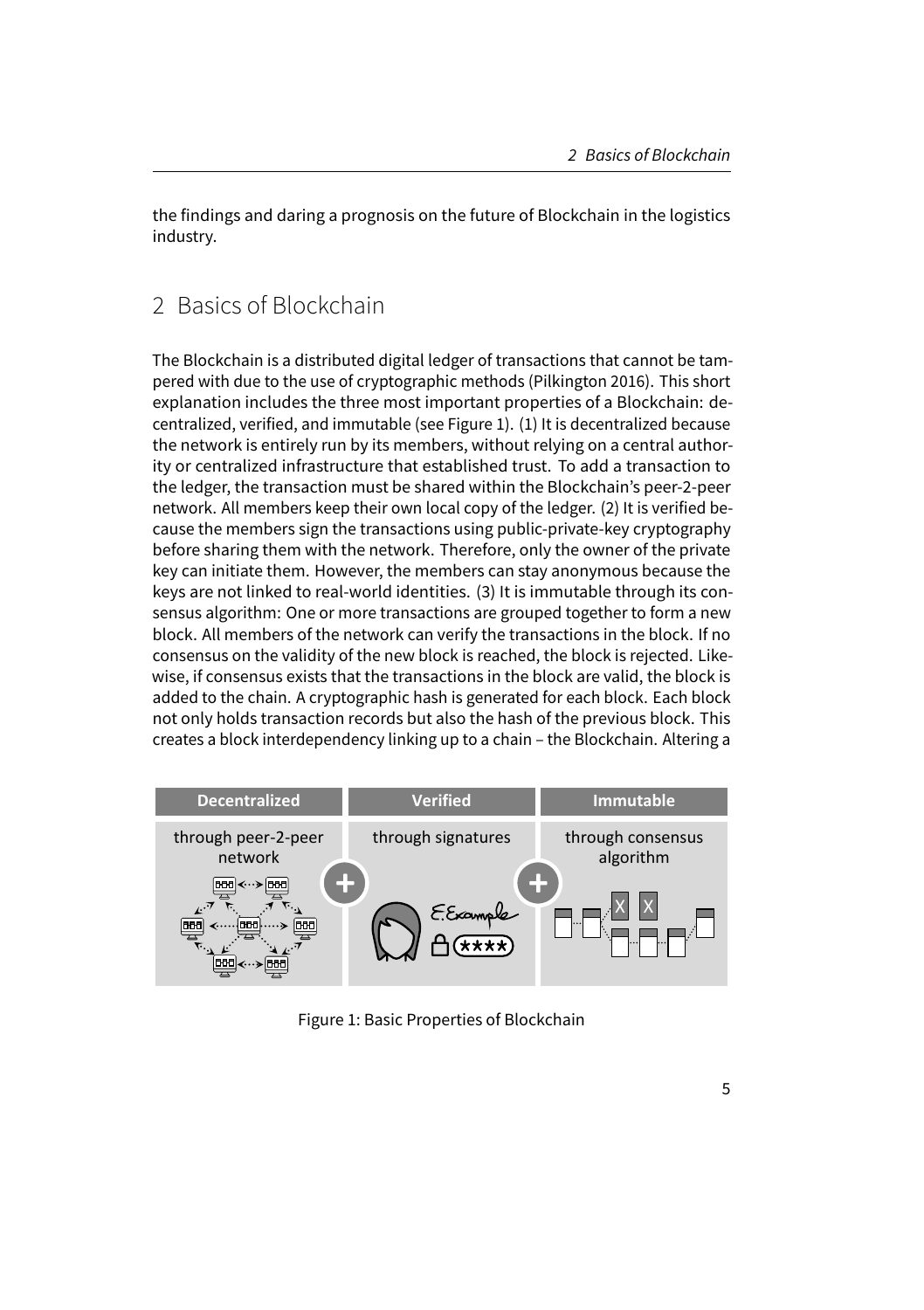transaction on the Blockchain retroactively would require not only to alter the local records on most of the networks members' devices but also altering the cryptographic hash of every block down the chain.

A distributed system, like a Blockchain, holds benefits over centralized architectures as it provides the same, verified information to all network members. It creates trust between the parties by eliminating the need for trust. Blockchain can record the transfer of assets between two parties, without the need of a trusted intermediary. Such assets could be digital money, but also carbon credits or other deeds of ownership (Tapscott & Tapscott 2016).

The Bitcoin Blockchain is the first implementation of the Blockchain principles and only supports simple transactions. It also shows how reliable Blockchain is, as it has run error-free since January 2009 and has a current market capitalization of over 35 bn. Euro. Centralized infrastructures, on the contrary, are increasingly hacked – classic middlemen, like banks or dating websites, provide ample examples (Tapscott & Tapscott 2016). Today, many more advanced Blockchain implementations exist. While most are open to the public (permissionless), there are also private (permissioned) Blockchain implementations, where the rights to read and write are controlled by a central authority (Pilkington 2016). Some Blockchain implementations support so-called "smart contracts" or applications living on the Blockchain (Christidis & Devetsikiotis 2016). Smart contracts are conditions written in code. The delivery of a parcel can serve as a simple example: To counter the risk of a loss, a smart contract can be designed such that the payment by the sender is only released once the shipping company confirms the delivery. This allows for a transaction to be automated, yet documented and controlled.

Of note, Blockchain provides not only benefits but also has challenges attached to it (Petersen et al. 2016; Yli-Huumo et al. 2016; Xu 2016). Most result from the early maturity phase of the technology. While these challenges (e.g., limited throughput) have to be addressed from a technological perspective, they should not distract possible users from evaluating the benefits of the underlying principles.

## 3 Blockchain in Logistics and SCM

As introduced, Blockchain is considered to offer large potential for improving processes and enhancing business models in logistics and SCM. However, accord-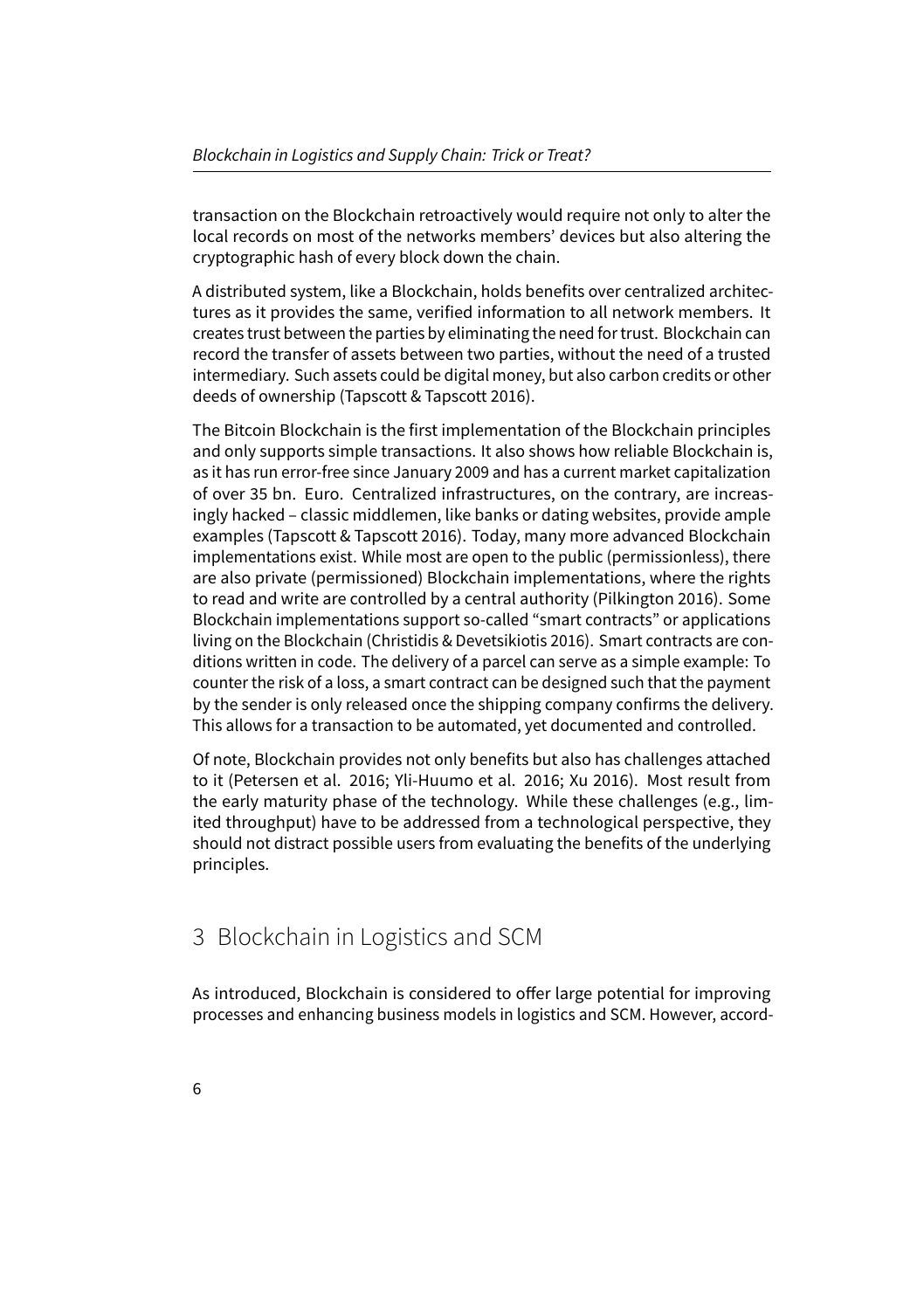

Figure 2: Overview of Use Case Exemplars

ing to a recent study on trends in logistics and SCM, Blockchain is only known to some logistics experts and even fewer pursue implementation plans (Kersten et al. 2017). In this section, we shed light on Blockchain's potential through introducing use case exemplars. These exemplars represent four major ideas currently explored in both theory and practice. They are also four single ideas out of a yet unmapped sea of opportunities. In choosing them, we tried to collate a broad and multifaceted picture later used for investigating the prospects of Blockchain for logistics and SCM. Figure 2 summarizes the use case exemplars. They are introduced in more detail in the following sections.

#### 3.1 Ease Paperwork Processing in Ocean Freight

International container transports have a long trail of paperwork associated with them. For example, shipping refrigerated goods from East Africa to Europe requires stamps and approvals from around 30 people and organizations that must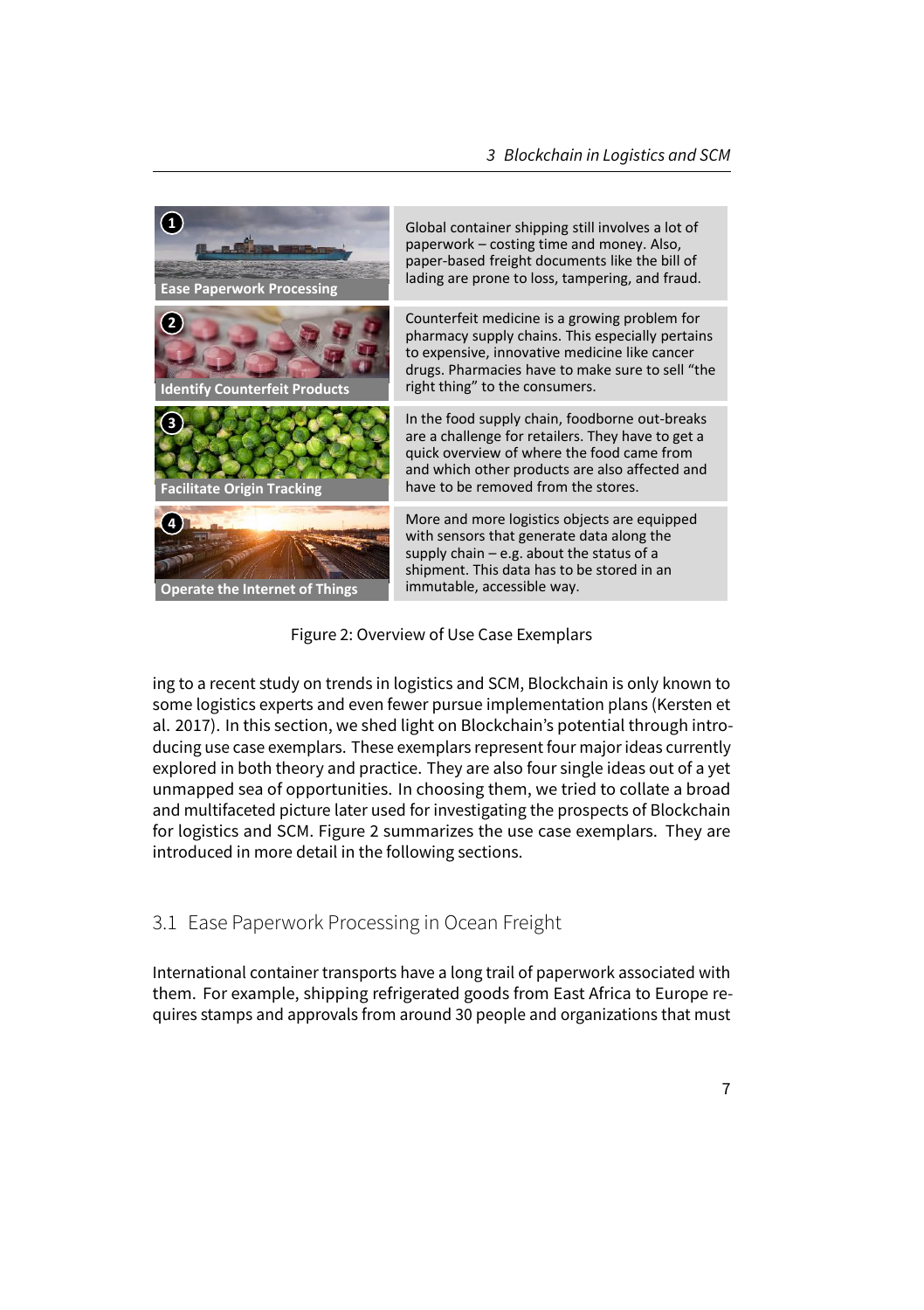interact with each other on over 200 occasions. Also, documents like the bill of lading might be subjected to fraud (Popper & Lohr 2017). Taken together, the cost of the trade-related paperwork processing is estimated to be between 15 and 50 percent of the costs of the physical transport (Groenfeldt 2017; Popper & Lohr 2017). To tackle such process inefficiencies and digitize paper records, IBM and Maersk joined forces in 2015. They eventually settled for a permissioned Blockchain solution as means to connect the vast global network of shippers, carriers, ports, and customs. The implementation details still must be worked out. However, a round of pilots in 2017 has succeeded. In these pilots, every relevant document or approval was shadowed on the Blockchain, meaning the legacy IT systems were not replaced but augmented. Using a standardized interface, every partner is empowered to have full visibility of the container status (Allison 2017). Until the end of 2017, Maersk hopes to shadow one in seven of their container shipments on the Blockchain – around 10 million boxes per year (Groenfeldt 2017). The problems associated with extensive paperwork are not limited to this specific use case but hamper all kinds of trade flows (Chu et al. 2016; Morabito 2017).

#### 3.2 Identify Counterfeit Products

The provenance of high-value items often relies on paper certificates that can get lost or tampered with: whether a diamond's certificate is genuine or fake – and if the diamond was stolen – is not always easy to determine. The same holds true for expensive wine, watches, or handbags (Lomas 2015). Since, for example, a diamond's serial number can easily be cut, the startup Everledger takes an alternative approach and records 40 data points that uniquely identify a diamond. Using these publicly available records on the Blockchain, a potential buyer can clearly determine if the seller is the actual owner of the diamond and can also make sure he is not buying a "blood diamond" mined in a war zone (Underwood 2016). Everledger plans to extend this fraud detection system into a provenance platform for many high-value items (Lomas 2015). In the medical sector, counterfeit drugs are a known problem that – for example with anti-cancer drugs – can even have lethal consequences if patients do not receive the treatment as prescribed (Mackey & Nayyar 2017). Blockchain could improve patient safety through establishing supply chain transparency from manufacturers through wholesale and pharmacies to the individual patients. Through barcodes or auto ID technology, patients could be empowered to check whether they received the actual drugs (DeCovny 2017; Mackey & Nayyar 2017). Blockchain is considered to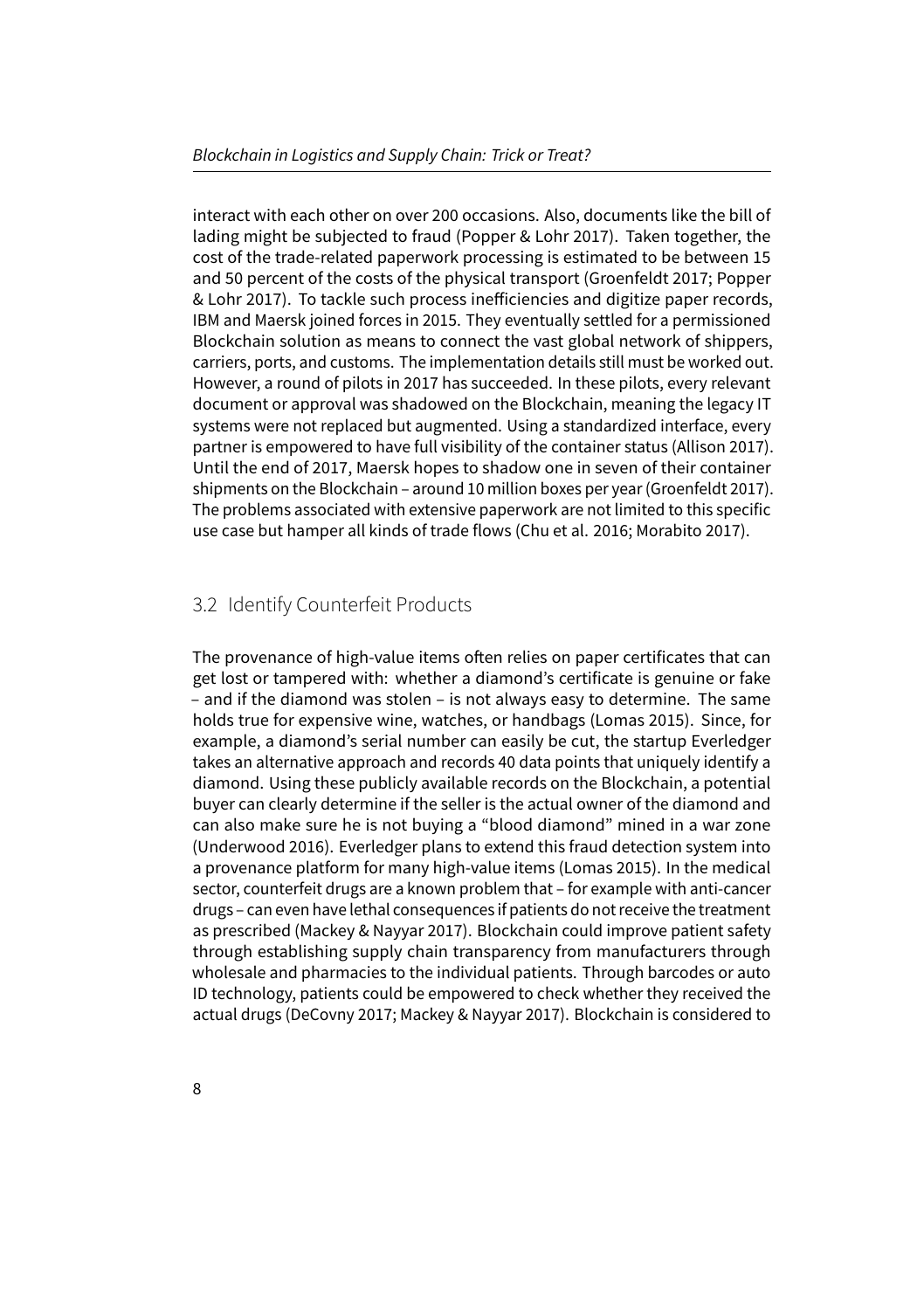make it much more difficult to tamper with products or to channel in products of illegal origin (Sutherland et al. 2017; Apte & Petrovsky 2016; Morabito 2017).

#### 3.3 Facilitate Origin Tracking

If faced with a foodborne disease outbreak, retailers have a hard time figuring out where the bad ingredients came from and to which stores they were delivered (Tian 2016). Today, it can take weeks to track down the source of the contamination and restore consumers' confidence in food safety (Popper & Lohr 2017). To facilitate origin tracking for food items, Walmart partnered with IBM in 2016. Like with Maersk, Blockchain is used to augment the supply chain partners' existing IT systems through a transparent, superordinate ledger, tracking the movements of food items. This shared forum is considered a substantial improvement over Walmart's earlier trials involving barcodes or auto ID technology – solutions that required central databases and trust between the participants (Hackett 2016). In some first pilots, Walmart and IBM digitally tracked both domestic movements – pork from small Chinese farms to Chinese stores – and international movements – produce from Latin America to stores in the United States (Popper & Lohr 2017). In these pilots, data like the farm origin, batch numbers, factory and processing data, expiration dates, and shipping details were written on the Blockchain and instantly became available to all network members. With a foodborne disease outbreak, this data enables Walmart to track down the origin in a matter of seconds. During the year, further pilots with more data attributes are scheduled. Ultimately, Walmart believes Blockchain could also reduce food waste if the newly available data on shelf life is used as a parameter for supply chain optimization (Shaffer 2017).

#### 3.4 Operate the Internet of Things

The Internet of Things (IoT) means everyday objects – essentially everything with a plug – get equipped with electronics and can exchange data over the internet. A Gartner report estimates there will be over 20 billion connected things by 2020 (Gartner 2015). However, the current internet architecture with its server infrastructure might not handle such an amount of devices and data (Eastwood 2017). Single servers represent a single point of failure and raise data security concerns. The public Blockchain ledger is considered a solution to connect and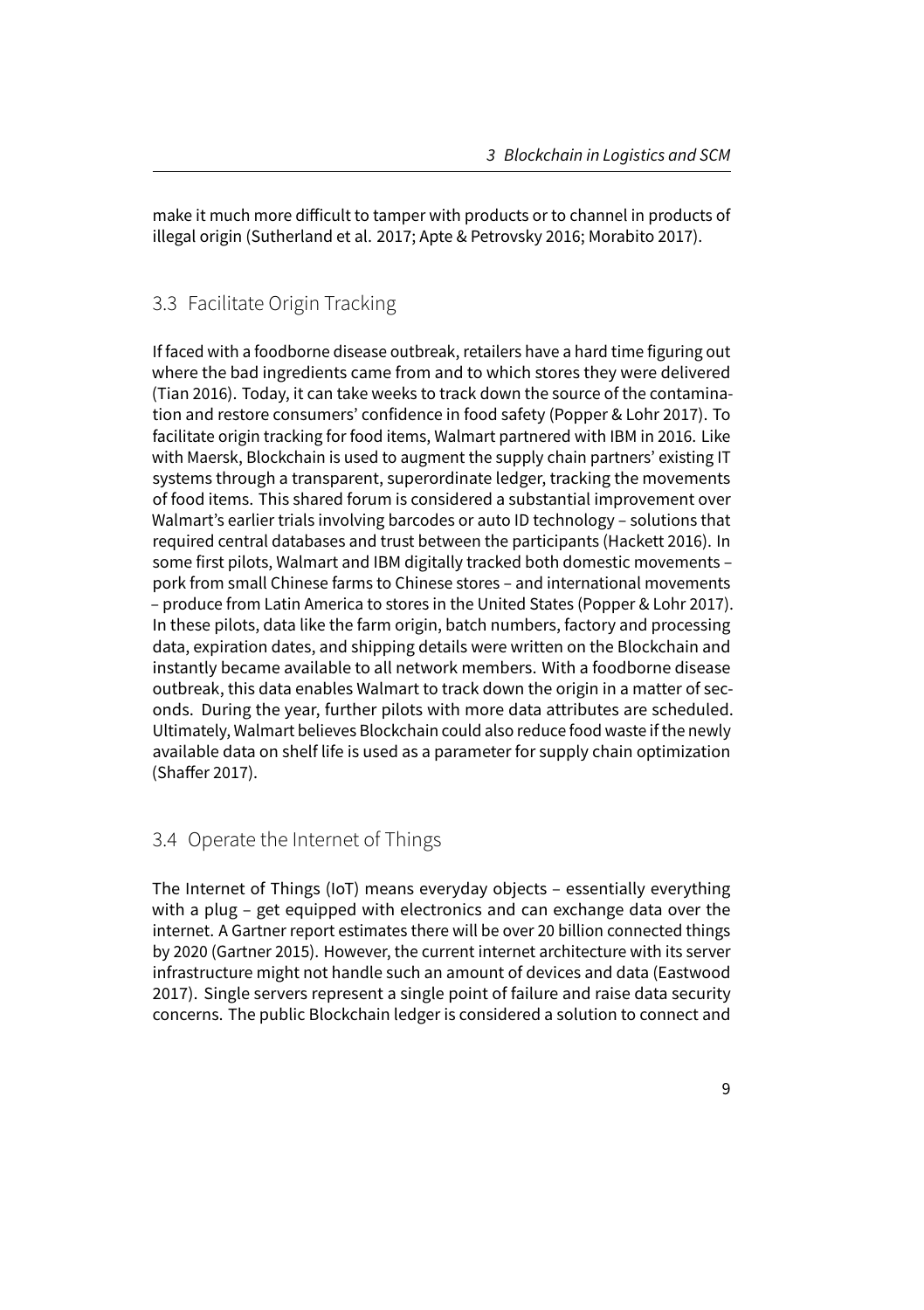manage IoT devices reliably (Pilkington 2016; Christidis & Devetsikiotis 2016). Given the large amount of possible IoT objects (vehicles, shipments, etc.), logistics might be one of the most promising applications for IoT and Blockchain (Zheng et al. 2017). First large companies start to work in this area. For example, Walmart was recently granted a patent that aims at improving last mile logistics through connecting delivery drones to the Blockchain (Hackett 2017). Such IoT devices connected to the Blockchain could also be provided with a digital currency. This would enable them to interact autonomously with other parties and – through smart contracts – to pay fees and duties by themselves, e.g., for priority access to restricted air corridors (Christidis & Devetsikiotis 2016; Petersen et al. 2016).

## 4 Survey about the Prospects of Blockchain in Logistics and SCM

To investigate how experts from the logistics industry evaluate Blockchain, we designed and conducted an online survey. This section describes its setup and the most important findings.

#### 4.1 Setup and Data Collection

The survey was implemented using Typeform and had four major parts: First, we inquired the participants' general knowledge of logistics and SCM and Blockchain. Second, we introduced the four use case exemplars and inquired the participants' evaluation of Blockchain benefits and adoption likeliness. Third, we asked the participants about their general opinion on the main beneficiaries of Blockchain in logistics, likely adoption barriers, and the expected effect on established logistics processes. Finally, we inquired job and company details.

We collected the data between April 28th and June 13th, 2017. Participants were mainly recruited through social media, e.g., posts in logistics and Blockchain interest groups on LinkedIn, Xing, or Meetup. The BVL (Bundesvereinigung Logistik e.V.) shared our call for participants through their social media channels. We incentivized participation through small donations. After data collection was concluded, we donated 50 Euro to "Zeit für Zukunft" (Hamburg-based mentoring program) and 50 Euro to "Ingenieure ohne Grenzen" (Berlin-based aid organization) on behalf of our participants.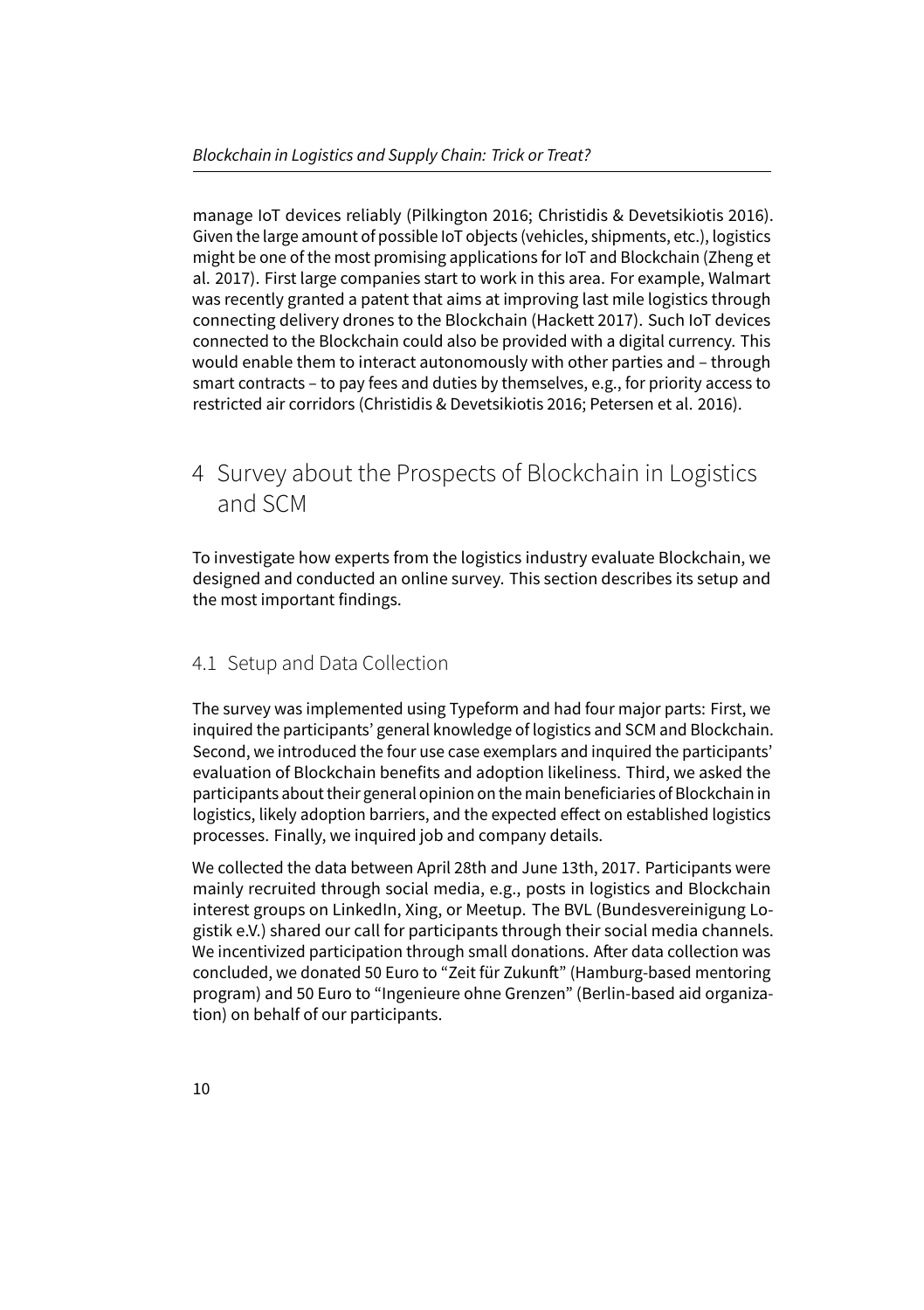Especially for anonymous internet surveys, thoroughly examining the data is advised to identify careless responses (Meade & Craig 2012). We excluded three out of 155 initially collected data sets from the analyses due to clear answer patterns or answers that made no sense. Then, we prepared the data for statistical analysis following the guidelines of Hair et al. (2009). We used IBM SPSS Statistics 22 for the analyses.

#### 4.2 Findings

We present the results of the study in the following, mainly through providing the mean values of the participants' evaluations. If our analyses proved them to be statistically significant at the 5%-level, we present more detailed findings and explore the differences between groups of participants.

Figure 3 shows an overview of the 152 participants: The clear majority works in consulting, followed by logistics services and sciences. More than half of the participants come from Germany, followed by the US, Switzerland, and France. Most participants work for small and medium-sized companies with a headcount of under 250 people and an annual turnover of less than USD 50m. This distribution is mainly caused by a high number of participants from small consulting companies. If considered on their own, around 60% of the participants from the logistics services industry work for large companies with over 3.000 employees and more than USD 500m turnover.

We then asked the participants about their company's stance towards Blockchain. Figure 4 summarizes the results. 43% declare they do not look into Blockchain just yet or observe the development from a distance. 37% of the participants investigate use cases, and 20% have implemented first Blockchain solutions. Again, this distribution is caused by consulting companies as almost three-quarters of them either investigate or implement Blockchain solutions. Looking at the logistics services companies alone, around 65% declare to be – if at all – watching from a distance. Only two experiment with Blockchain technology – one start-up and one logistics services behemoth.

Next, we introduced the four use case exemplars. We provided the information in Figure 2 and asked the participants to evaluate each use case regarding (1) the benefit of Blockchain and (2) the likeliness of adopting Blockchain. Figure 5 summarizes the findings through the mean values and standard deviations. Overall, Blockchain is evaluated to offer considerable benefits for all use cases (between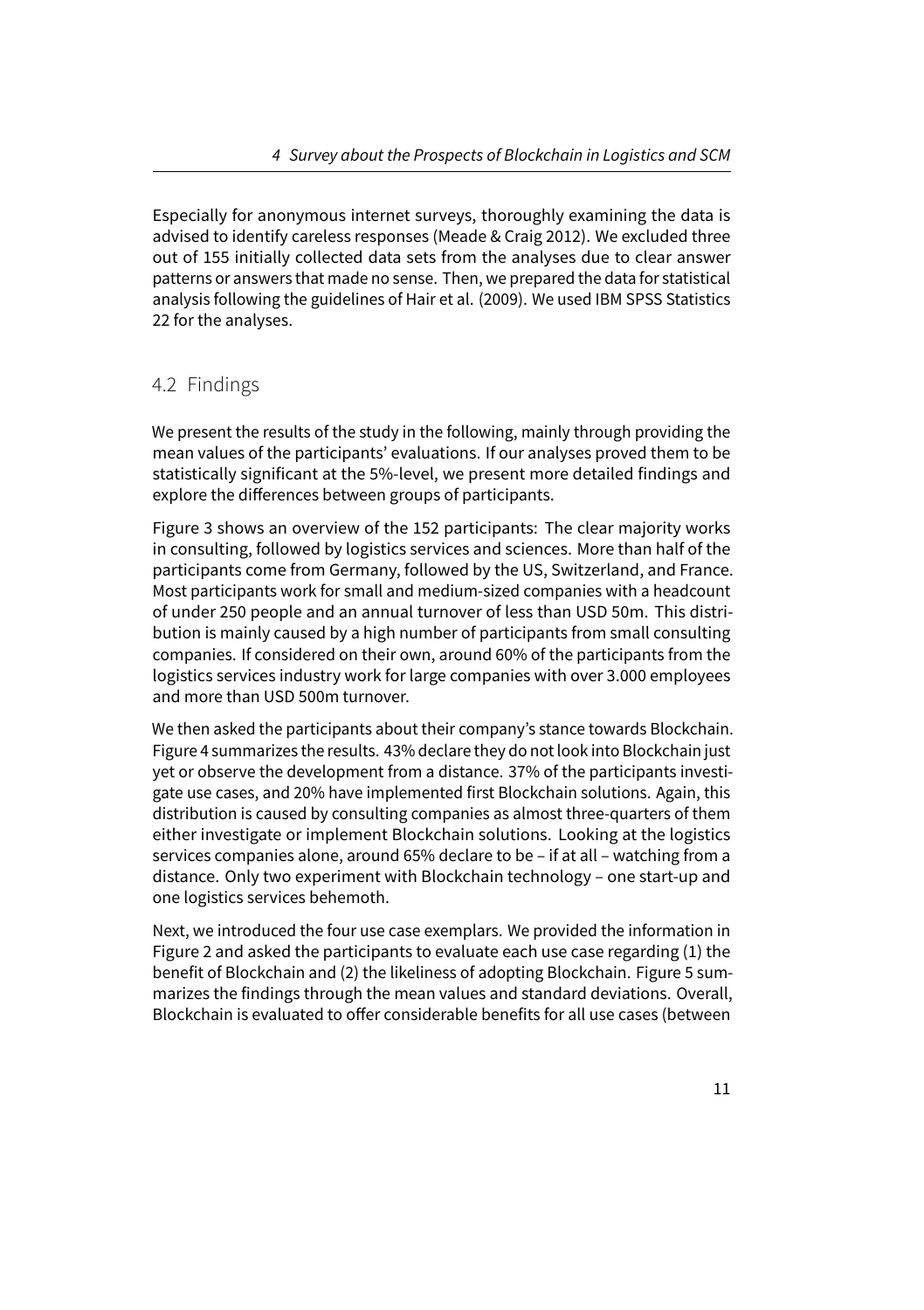

Figure 3: Overview of Participants and their Companies



Figure 4: Company's Stance towards Blockchain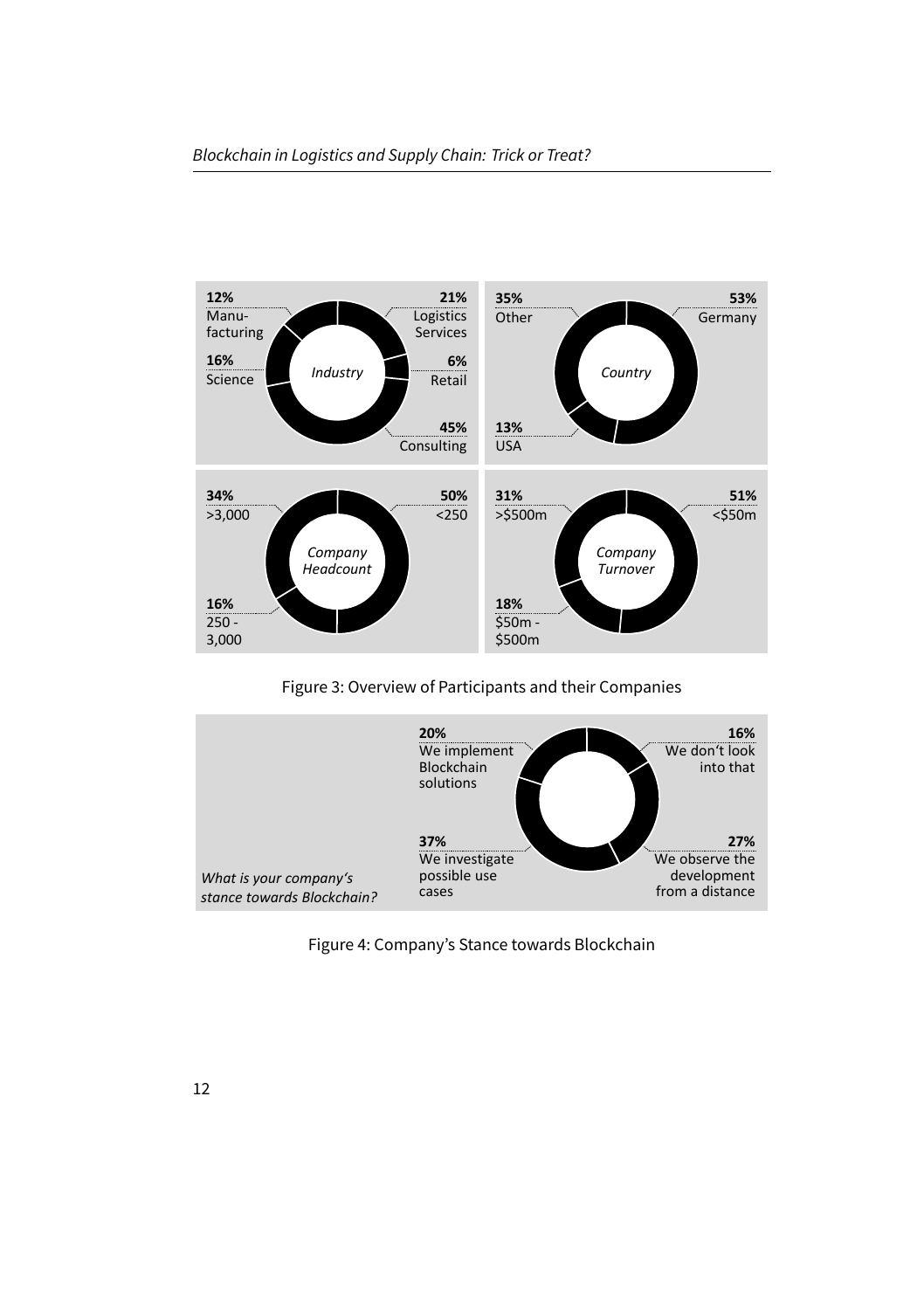

Figure 5: Evaluation of Use Cases

5.09 for the second and 5.70 for the first and fourth use case). In all instances, the likeliness of adoption receives lower ratings than the benefit (between 4.48 for the third and 5.22 for the fourth use case). However, the opinions are not uniform across different groups of participants. Middle managers rate both benefit and adoption likeliness lower than c-level executives do across all four use cases. Also, participants more experienced in Blockchain applications (for example, through own implementations) give better ratings than participants that only think about Blockchain. Finally, the participants' sector is also a differentiator. Especially regarding paperwork processing though Blockchain applications, employees from logistics service providers are more skeptical about the actual benefit than consultants or scientists.

After evaluating the use cases, we inquired the participant's opinion about the main beneficiaries of Blockchain applications in logistics. The findings are shown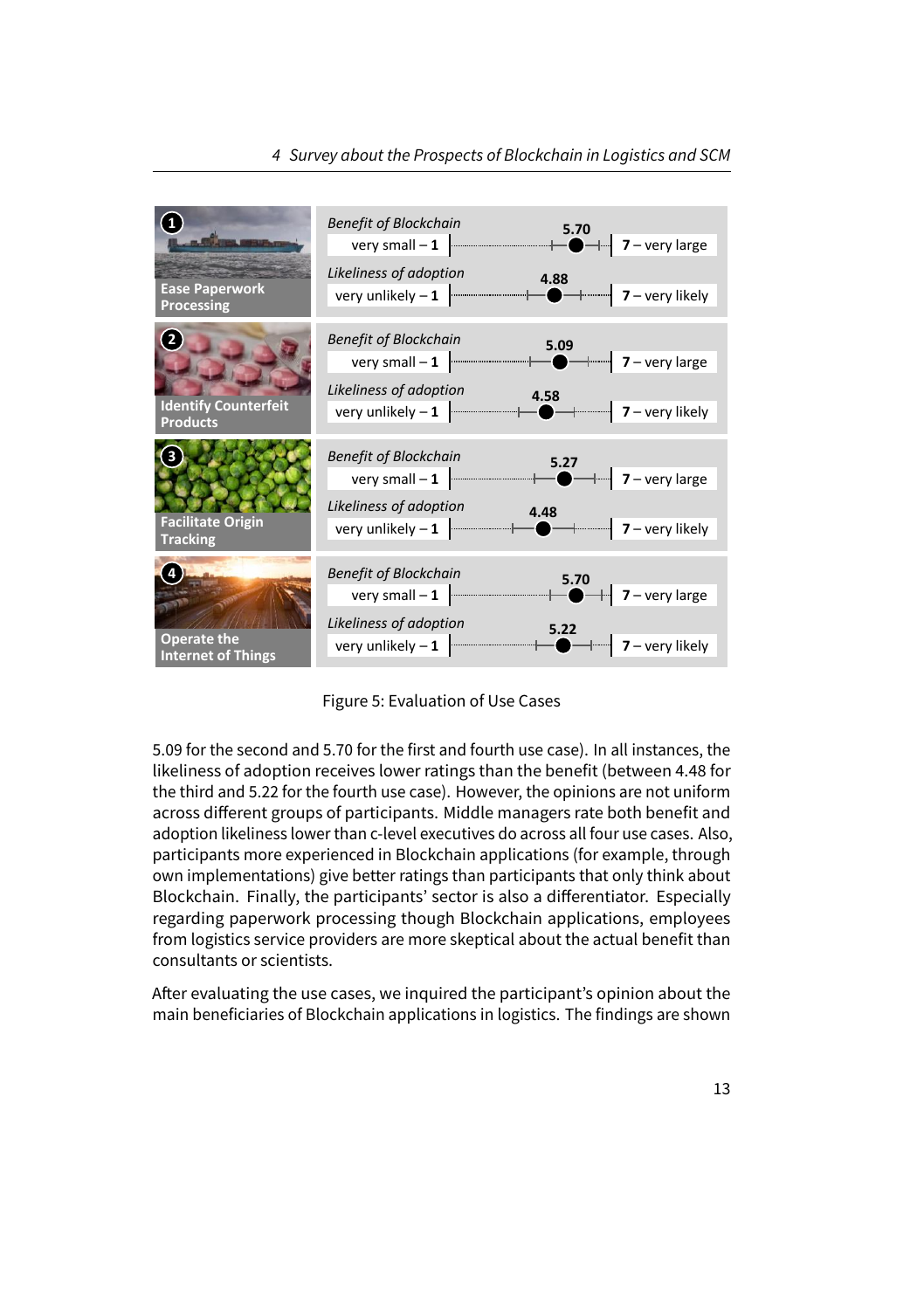#### Blockchain in Logistics and Supply Chain: Trick or Treat?

| 80%                                                             |     | Logistics service providers |
|-----------------------------------------------------------------|-----|-----------------------------|
| 76%                                                             |     | Senders                     |
| 74%                                                             |     | Receivers                   |
| 74%                                                             |     | <b>Technology providers</b> |
|                                                                 | 41% | Consultants                 |
| Who will benefit from Block-<br>chain in the logistics context? | 31% | <b>Scientists</b>           |

| 56%                                                                               |     | Regulatory uncertainty                |  |
|-----------------------------------------------------------------------------------|-----|---------------------------------------|--|
| 50%<br>49%<br>49%                                                                 |     | Different parties have to join forces |  |
|                                                                                   |     | Lack of technological maturity        |  |
|                                                                                   |     | Lack of acceptance in industry        |  |
|                                                                                   | 41% | Data security concerns                |  |
| What are likely barriers for<br>Blockchain adoption in the<br>logistics industry? | 40% | Benefits are not clear                |  |
|                                                                                   | 28% | Dependence on Blockchain operators    |  |

Figure 7: Barriers to Blockchain Adoption

in Figure 6. Around three-quarters of the participants expect logistics service providers, senders, receivers, and technology providers to benefit. Only 41% see consultants and only 31% see scientists as being beneficiaries. Again, these results are influenced by factors like hierarchical level or sector. Only one in five middle managers believes consultants will benefit from introducing Blockchain, while more than half of the c-level executives from the sample share this opinion. Further, a disproportionately high share of employees from logistics service providers believes technology providers will benefit, while consultants focus more on supply chain actors like senders and receivers.

We asked the participants about likely barriers to Blockchain adoption in the logistics industry. Figure 7 summarizes the findings. For 56% of the participants, regulatory uncertainty might be a barrier. Around half of the participants also refer to the fact that different parties must join forces, a lack of technological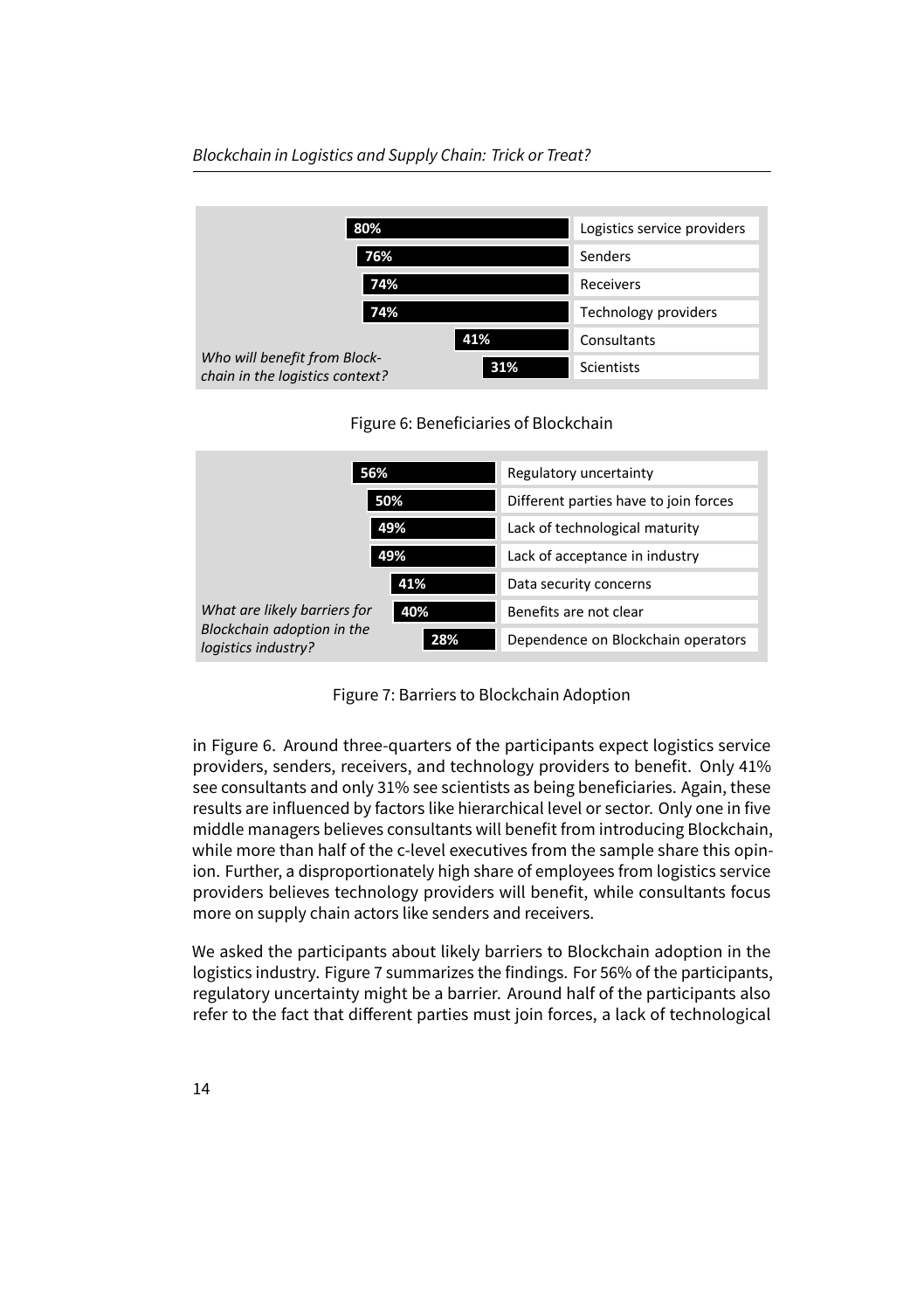

Figure 8: Effect on Processes and Business Models

maturity, and a lack of acceptance in the industry as major barriers. Data security concerns (41%), unclear benefits (40%), and too much dependence on Blockchain operators (28%) are also named to be likely showstoppers. Again, the individual opinions significantly depend on factors like the hierarchical level, the sector, and the participants' experience with Blockchain.

Finally, we inquired the participants' overall evaluation of Blockchain's effect on established processes and business models in logistics. The result is shown in Figure 8. With an average evaluation of 7.08, the participants believe Blockchain would have a strong effect on the industry, even though the transformation might not be as radical as some trade press articles herald. No big differences can be found between any of the groups. The size of the standard deviation (1.88) proves there are skeptics and enthusiasts in the sample. However, they cannot be assigned to a specific group, like consultants or early adopters of Blockchain.

## 5 Discussion and Implications

Our study revealed valuable insights about Blockchain adoption in the logistics and SCM context. Despite realizing the impact Blockchain might have on their industry, companies seem hesitant to dedicate resources to look into possible Blockchain applications. Apart from that, the findings also provide insights into the perspectives of different participant groups. Taking the hierarchical level of the participants into account, our data suggests middle managers are much less enthusiastic about Blockchain than c-level executives or operational employees. They give significantly lower ratings on Blockchain benefit and adoption likeliness for the use cases, see fewer beneficiaries, and expect more showstoppers. For example, 60% of the middle managers raise concerns about data security, while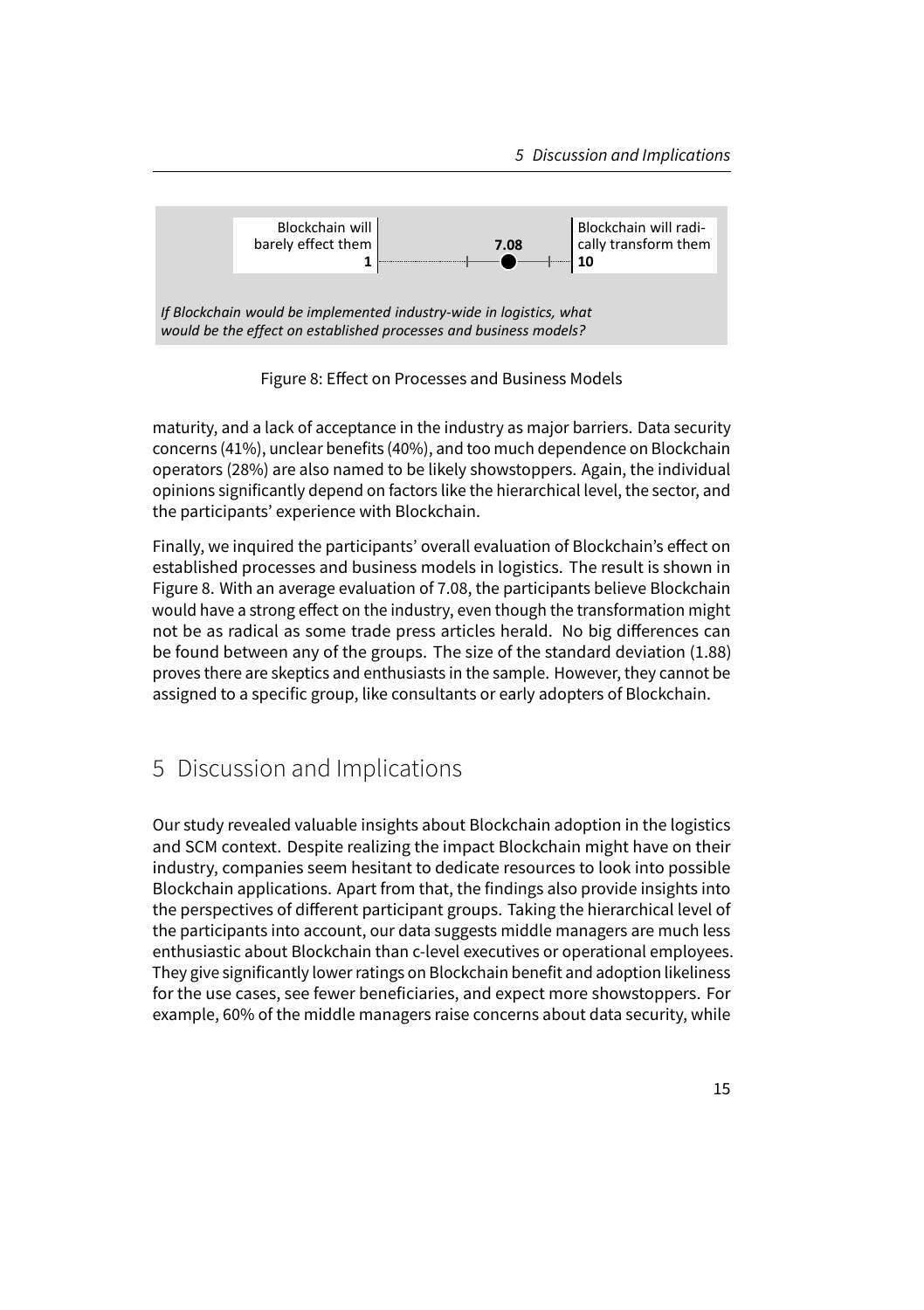only 28% of c-level executives share this reservation. An explanation for this lack of enthusiasm might lie in the better overview middle managers have of their processes. Since they are likely responsible for implementing new IT solutions (at least from the business perspective), they might feel Blockchain is overhyped and is just another IT development praised as the silver bullet.

Our data suggests significant differences between logisticians (working for logistics service providers, manufacturers, and retailers), on one hand, and consultants and scientists on the other. These differences are striking in terms of beneficiaries and adoption barriers. Logisticians have difficulties getting a clear idea of the benefits and use cases, while consultants and scientists worry about the technological maturity of Blockchain. Our results underline the importance of carving out possible use cases for logistics and supply chain management. If people from a rather conservative industry, like logistics, are expected to buy into new technology, the benefit must be very clear. Just because something is new doesn't mean logisticians get too excited.

A third differentiator is the level of Blockchain experiences. Our data suggests the more experienced participants are (e.g., exploring use cases instead of just observing the development in the industry), the more positive they evaluate Blockchain. We find steadily growing ratings of benefit and adoption likeliness across the four experience levels shown in Figure 4. Also, more experienced participants identify more beneficiaries. Their perspective on possible barriers shifts: While only one fourth of the little-experienced participants expect collaborating with different partners to be a showstopper, around 60% of participants having implementation experiences indicate a high level of collaboration and commitment might be a barrier. Our findings show small-scale experiments with Blockchain applications are vital to understand the barriers and benefits of Blockchain. Logisticians should engage in experiments to find out if and how Blockchain could be of use for their own company.

## 6 Conclusion

In this paper, we presented a study on the current state of Blockchain in logistics and SCM. To shed light on the first research question pertaining to possible applications of Blockchain in logistics and SCM, we introduced four use case exemplars that are under exploration in theory and practice. To provide insights into the second research question about Blockchain being a trick or a treat for logistics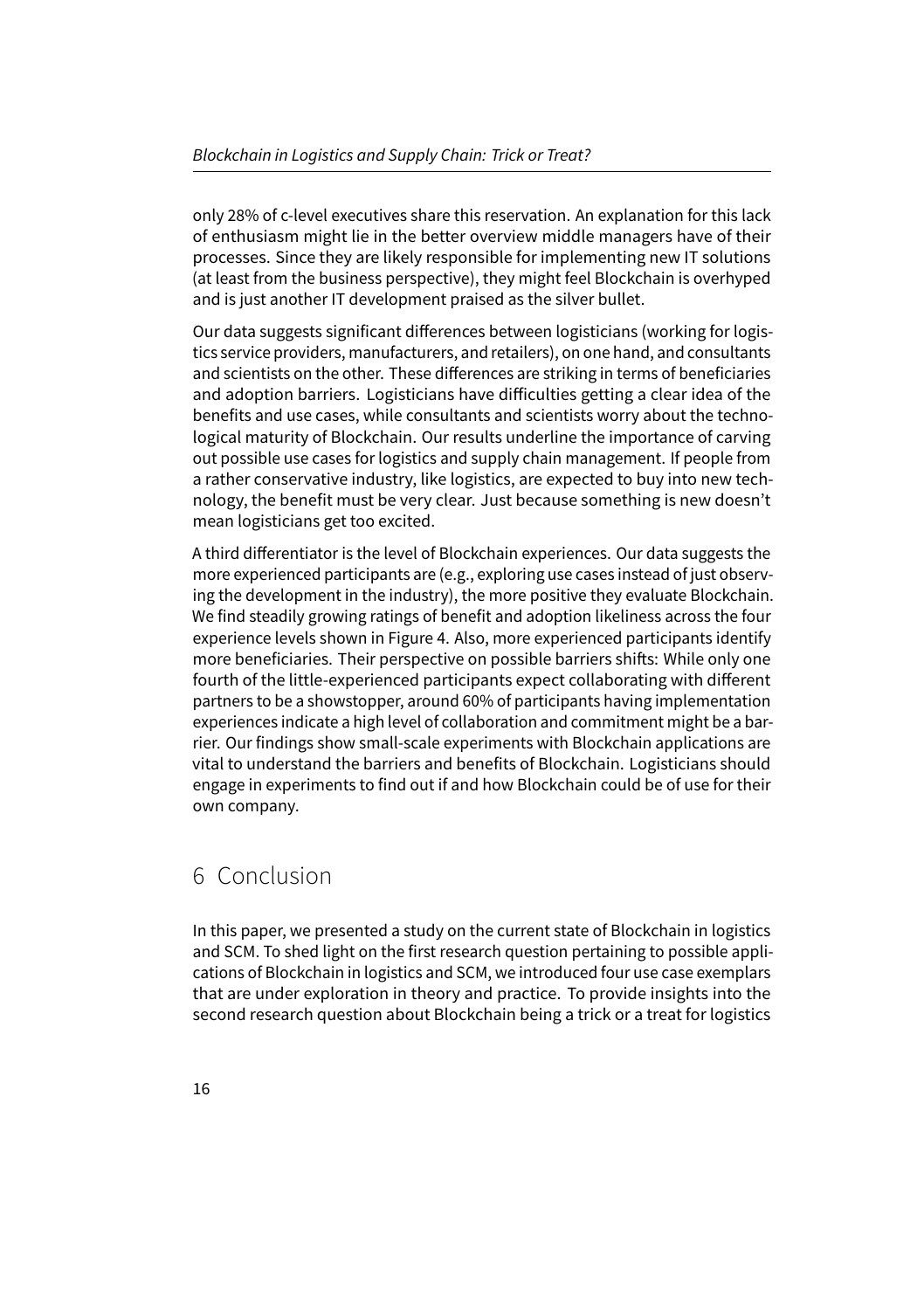and SCM, we presented the findings of a survey. The survey was conducted in the logistics and SCM industry and investigated the participants' opinion on use cases, showstoppers, and benefits of Blockchain. As our findings show, Blockchain is expected to have a considerable impact on the logistics industry and should be considered a treat. However, our findings also show logisticians should start "chewing" on Blockchain soon. They are well-advised to find out how much of the overall Blockchain hype could be developed into a value-add for their service portfolio before someone else does.

### References

- Abeyratne, S. A. and R. P. Monfared (2016). "Blockchain Ready Manufacturing Supply Chain Using Distributed Ledger". In: International Journal of Research in Engineering and Technology 5.9, pp. 1–10.
- Allison, I. (2017). Maersk and IBM Want 10 Million Shipping Containers on the Global Supply Blockchain by Year-End.

Apte, S. and N. Petrovsky (2016). "Will Blockchain Technology Revolutionize Excipient Supply Chain Management?" In: Journal of Excipients and Food Chemicals 7.3, pp. 76–78.

Casey, M. J. and P. Wong (2017). Global Supply Chains Are About to Get Better, Thanks to Blockchain. Christidis, K. and M. Devetsikiotis (2016). "Blockchains and Smart Contracts for the Internet of Things". In: IEEE Access 4, pp. 2292–2303.

Chu, Y., J. Ream, and D. Schatsky (2016). CFO Insights: Getting Smart About Smart Contracts. Deloitte.

DeCovny, S. (2017). Experts Discuss Tackling Pharma Supply Chain Issues With Blockchain.

Dickson, B. (2016). Blockchain Has the Potential to Revolutionize the Supply Chain.

Eastwood, G. (2017). Why Blockchain is the Future of IoT.

- Gartner (2015). Gartner Says 6.4 Billion Connected "Things" Will Be in Use in 2016, Up 30 Percent From 2015. Tech. rep.
- Groenfeldt, T. (2017). IBM And Maersk Apply Blockchain To Container Shipping.
- Hackett, R. (2016). Walmart and IBM Are Partnering to Put Chinese Pork on a Blockchain.

Hackett, R. (2017). Wal-Mart Explores Blockchain for Delivery Drones.

- Hair, J. F., W. C. Black, B. J. Babin, and R. E. Anderson (2009). Multivariate Data Analysis. Upper Saddle River: Prentice Hall.
- Kersten, W., M. Seiter, B. von See, N. Hackius, and T. Maurer (2017). Trends and Strategies in Logistics and Supply Chain Management – Digital Transformation Opportunities. Hamburg: DVV Media Group.

Lomas, N. (2015). Everledger Is Using Blockchain To Combat Fraud, Starting With Diamonds.

Mackey, T. K. and G. Nayyar (2017). "A Review of Existing and Emerging Digital Technologies to Combat the Global Trade in Fake Medicines". In: Expert Opinion on Drug Safety 16.5, pp. 587–602.

Meade, A. W. and S. B. Craig (2012). "Identifying Careless Responses in Survey Data". In: Psychological Methods 17.3, pp. 437–455.